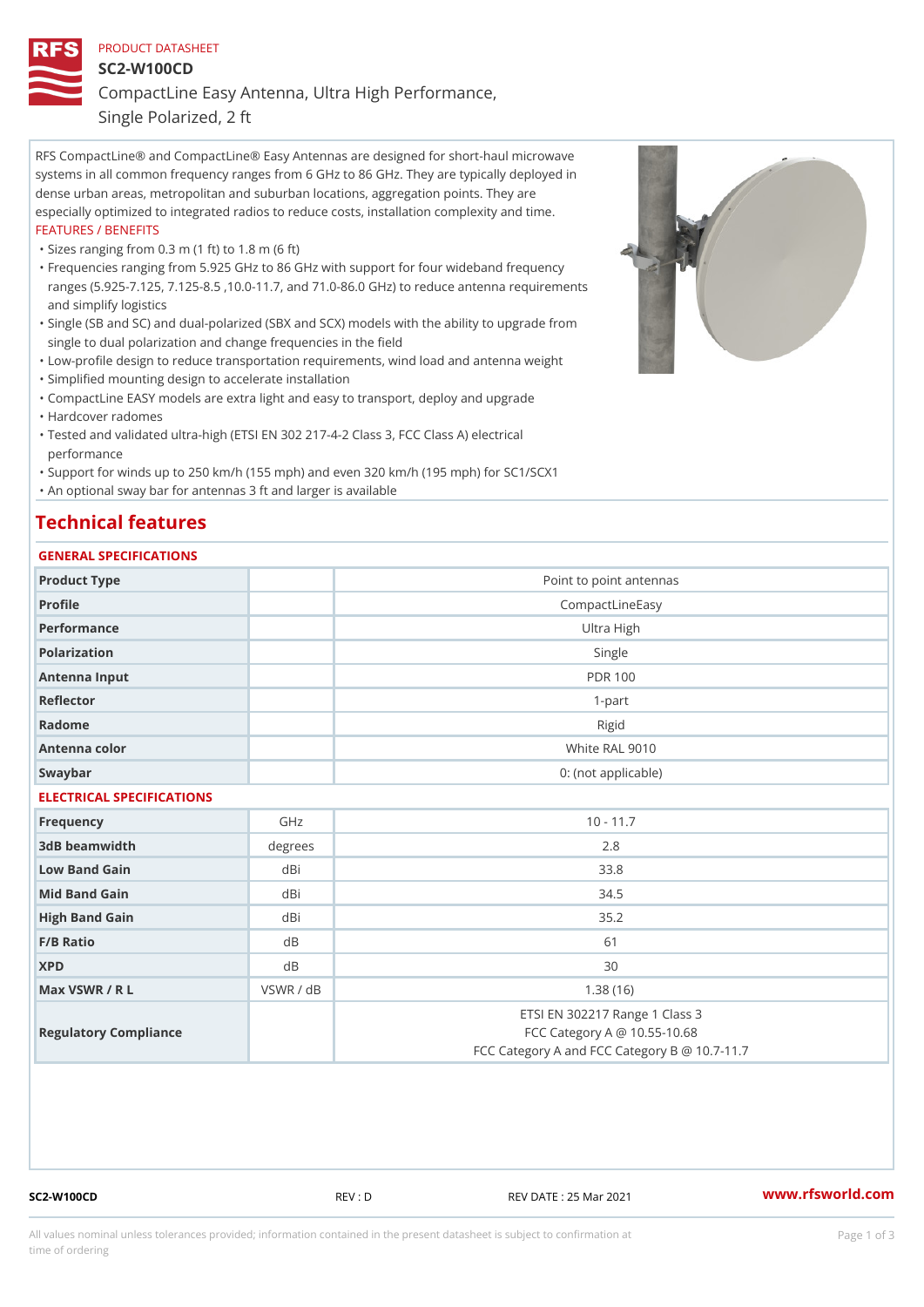# PRODUCT DATASHEET SC2-W100CD CompactLine Easy Antenna, Ultra High Performance, Single Polarized, 2 ft

| MECHANICAL SPECIFICATIONS                                       |             |              |                     |  |  |  |  |
|-----------------------------------------------------------------|-------------|--------------|---------------------|--|--|--|--|
| Diameter                                                        |             | ft $(m)$     | 2(0.6)              |  |  |  |  |
| Elevation Adjustment                                            |             | degrees      | ± 15                |  |  |  |  |
| Azimuth Adjustment                                              |             | degree:      | ± 15                |  |  |  |  |
| Polarization Adjustment                                         |             | degrees      | ± 5                 |  |  |  |  |
| Mounting Pipe Diameter<br>minimum                               |             | $mm$ (in)    | 48 (1.9)            |  |  |  |  |
| Mounting Pipe Diameter<br>maximum                               |             | $mm$ (in)    | 114(4.5)            |  |  |  |  |
| Approximate Weight                                              |             | kg (lb)      | 7(15.4)             |  |  |  |  |
| Survival Windspeed                                              |             | $km/h$ (mph) | 252 (155)           |  |  |  |  |
| Operational Windspeed                                           |             | $km/h$ (mph) | 180 (112)           |  |  |  |  |
| FURTHER ACCESSORIES                                             |             |              |                     |  |  |  |  |
| optional Swaybar                                                |             |              | 0: (not applicable) |  |  |  |  |
| MOUNTOUTLINE                                                    |             |              |                     |  |  |  |  |
| $Dimen sion_A$                                                  | m m<br>(in) |              | 650 (25.6)          |  |  |  |  |
| $Dimension_B$                                                   | m m<br>(in) |              | 313 (12.3)          |  |  |  |  |
| Dimension_C                                                     | m m<br>(in) |              | 173(6.8)            |  |  |  |  |
| $Dim_D - D -$<br>$51mm(2_in) Pip@in$                            | m m         |              | 259 (10.2)          |  |  |  |  |
| Dim D-<br>$89$ m m $(3.5 \text{ m})$ P i(pi me)                 | m m         |              | 279.5(11)           |  |  |  |  |
| Dim D-<br>$114$ m m $(4.5$ ir $)$ $\sqrt{$ ii $\sqrt{p}}$ $\ge$ | m m         |              | 292 (11.5)          |  |  |  |  |
| $Dimension$ _ $E$                                               | m m<br>(in) |              | 36(1.4)             |  |  |  |  |

Outline\_2ft\_CompactLineEasy \_DeepRedesi

Dimension\_F

m m (in)

40 (1.6)

SC2-W100CD REV : D REV DATE : 25 Mar 2021 [www.](https://www.rfsworld.com)rfsworld.com